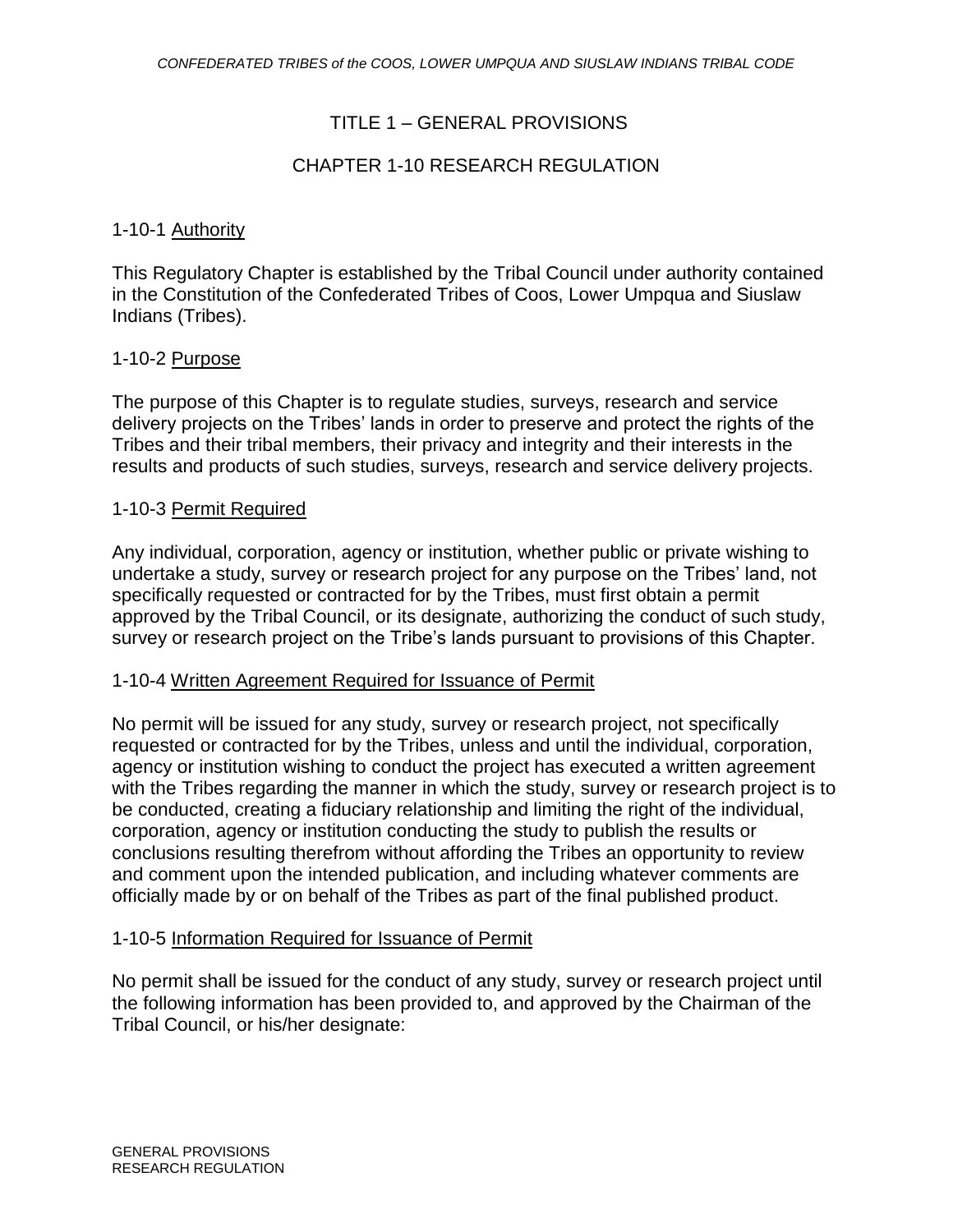(a) Name and signature of individual applicant or authorized agent of any corporation, agency or institution desiring to conduct or participate in the conduct of the study, survey or research project.

(b) Purpose of the study, survey or research, including whether it is being conducted for profit.

(c) Source of funding and amount of funding for the study, survey or research project.

(d) Methodology to be used in conducting the project.

(e) Names of all persons authorized to be involved and/or participate in the conduct of the project, whether or not those persons will actually be present on the Tribes' lands during the term of the project.

(f) Dates between which the study, survey or research will be conducted on the Tribes' lands and indication of the location of sources of information to be investigated during the term of the project.

(g) A description of the intended final product of the study, survey or research project, whether or not publication is intended.

(h) How the individual, agency or institution conducting the study, survey or research project intends to use the results thereof.

(i) An indication of steps to be taken to insure the protection of the rights of individual tribal members and their families and the rights of the Tribes.

(j) A performance bond in circumstances deemed appropriate by the Tribes.

# 1-10-6 Cancellation of Permit

The permit issued pursuant to this Chapter is conditional and may be canceled at any time if it appears that the individual, corporation, agency or institution conducting the study, survey or research project is deviating or has deviated from the study design approved in the granting of the permit, or from provisions of the required underlying agreement upon which issuance of the permit is based.

## 1-10-7 Refusal to Issue Permit

The Tribes retain the right to refuse to issue a permit if it is deemed that there is insufficient time for appropriate tribal review, evaluation, supervision or participation in the project.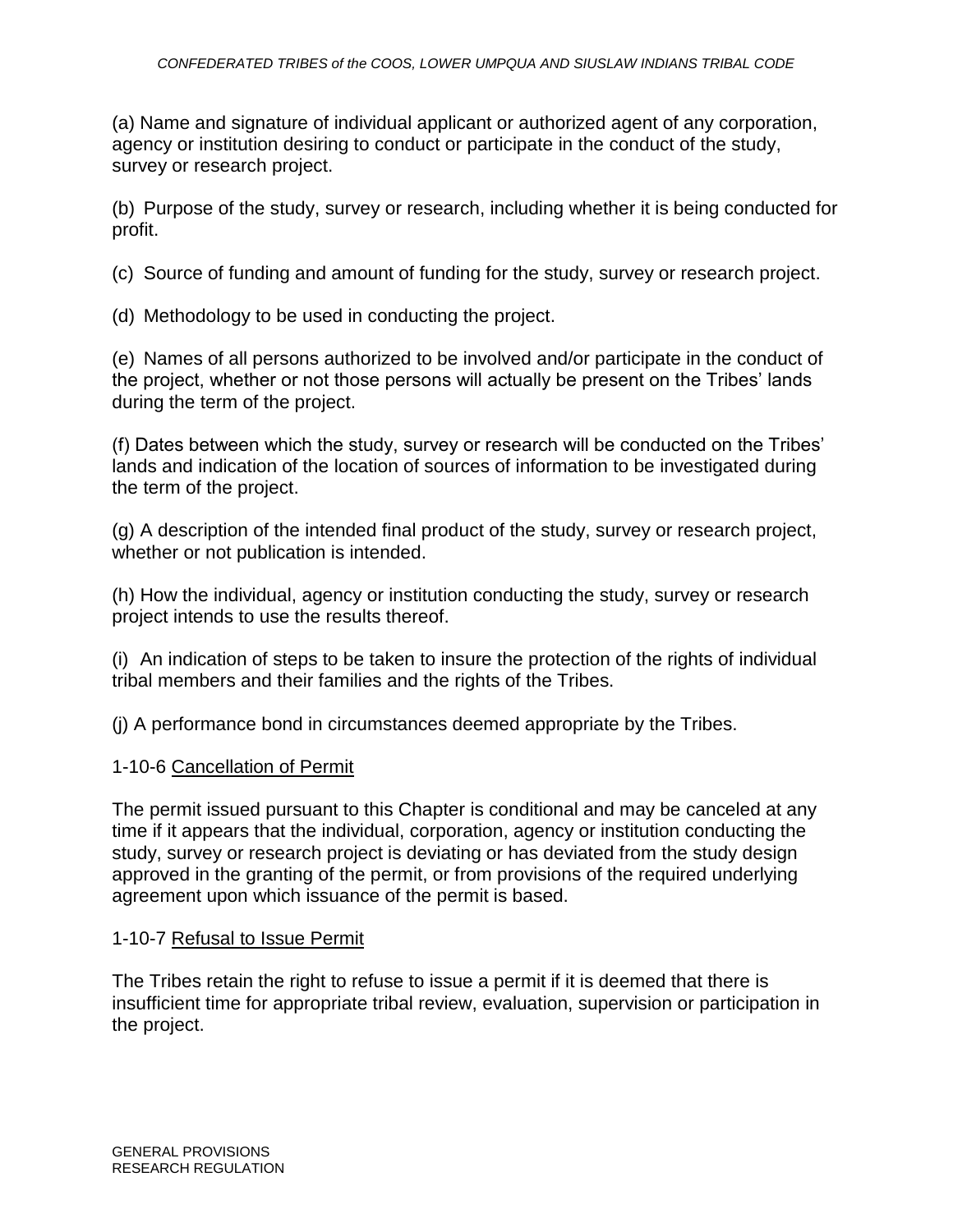#### 1-10-8 Fee May Be Required

The Tribes reserve the right to charge a fee for issuance of a permit in the event that the subject study, survey or research project is being conducted for profit or if the results of the study, survey or research project or publication thereof, are intended to, or are likely to produce financial benefit to the individual, corporation, agency or institution conducting the study, survey or research project.

#### 1-10-9 Permit Does Not Imply Endorsement

Issuance of a permit to conduct any study, survey or research project pursuant to provisions of this Chapter does not imply endorsement of the results or final product of the study or any publication derived from or based upon the results or final product of the study, survey or research project.

#### 1-10-10 Reports to be Provided

At least one (1) copy of all interim an/or progress reports, and of the final report resulting from the study, surveyor research project, shall be furnished to the office of the Tribal Chairman without charge.

#### 1-10-11 Penalties for Tribal Employees

Any employee of the Tribes who provides information from tribal files and records of any kind whatsoever to any individual, corporation, agency or institution conducting research not authorized pursuant to provisions of this Chapter, shall be subject to censure or dismissal from employment.

#### 1-10-12 Penalties Generally

Any person attempting to conduct research not specifically requested or contracted for by the Tribes or permitted pursuant to provisions of this Chapter shall be subject to any and all civil or remedies available pursuant to the Tribal Code of the Tribes and the laws of the State of Oregon.

#### 1-10-13 Effective Date of Chapter

This Chapter shall become effective upon the date of its adoption by the Tribal Council of the Tribes.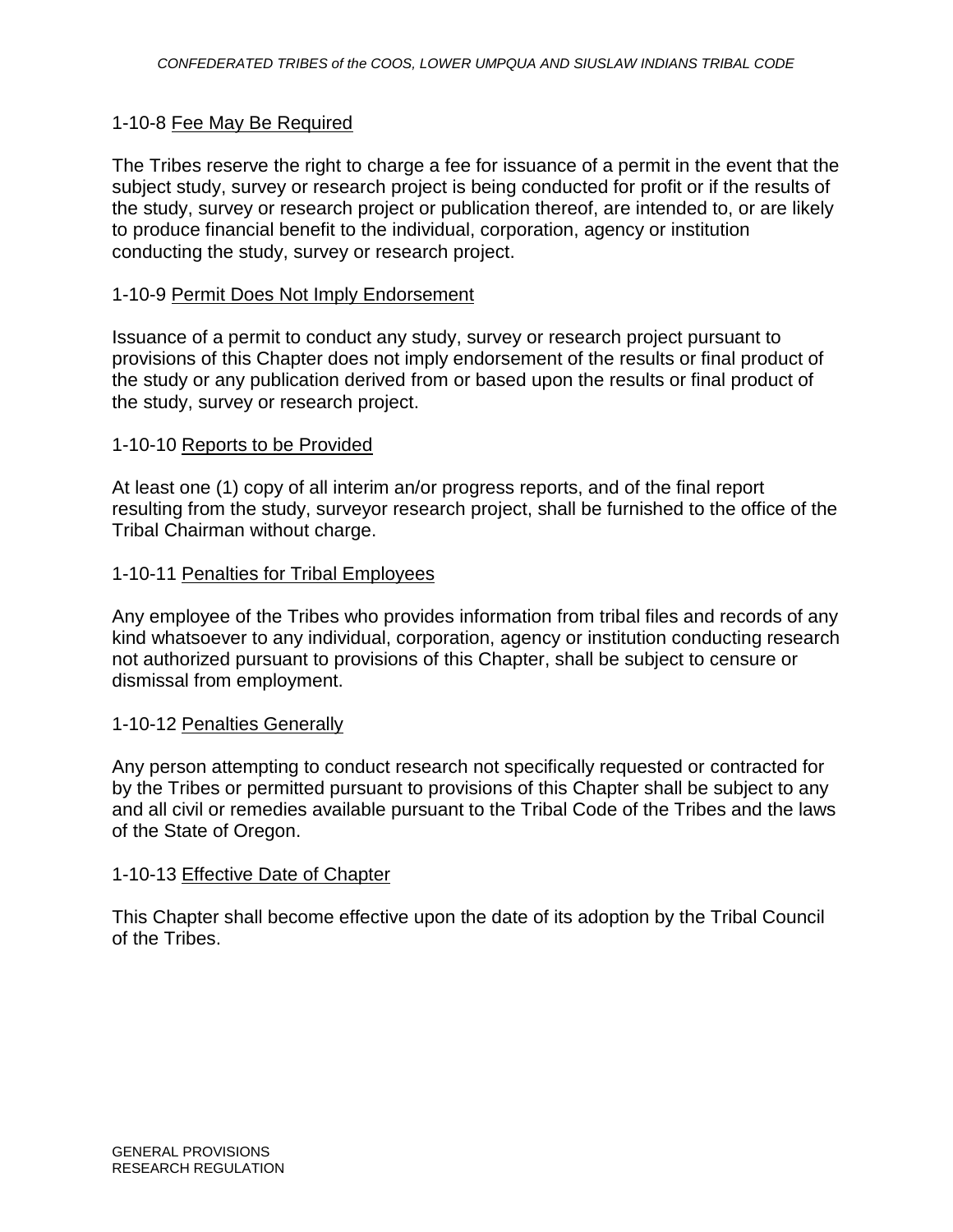# APPENDIX A

# LEGISLATIVE HISTORY AND EDITORIAL CHANGES